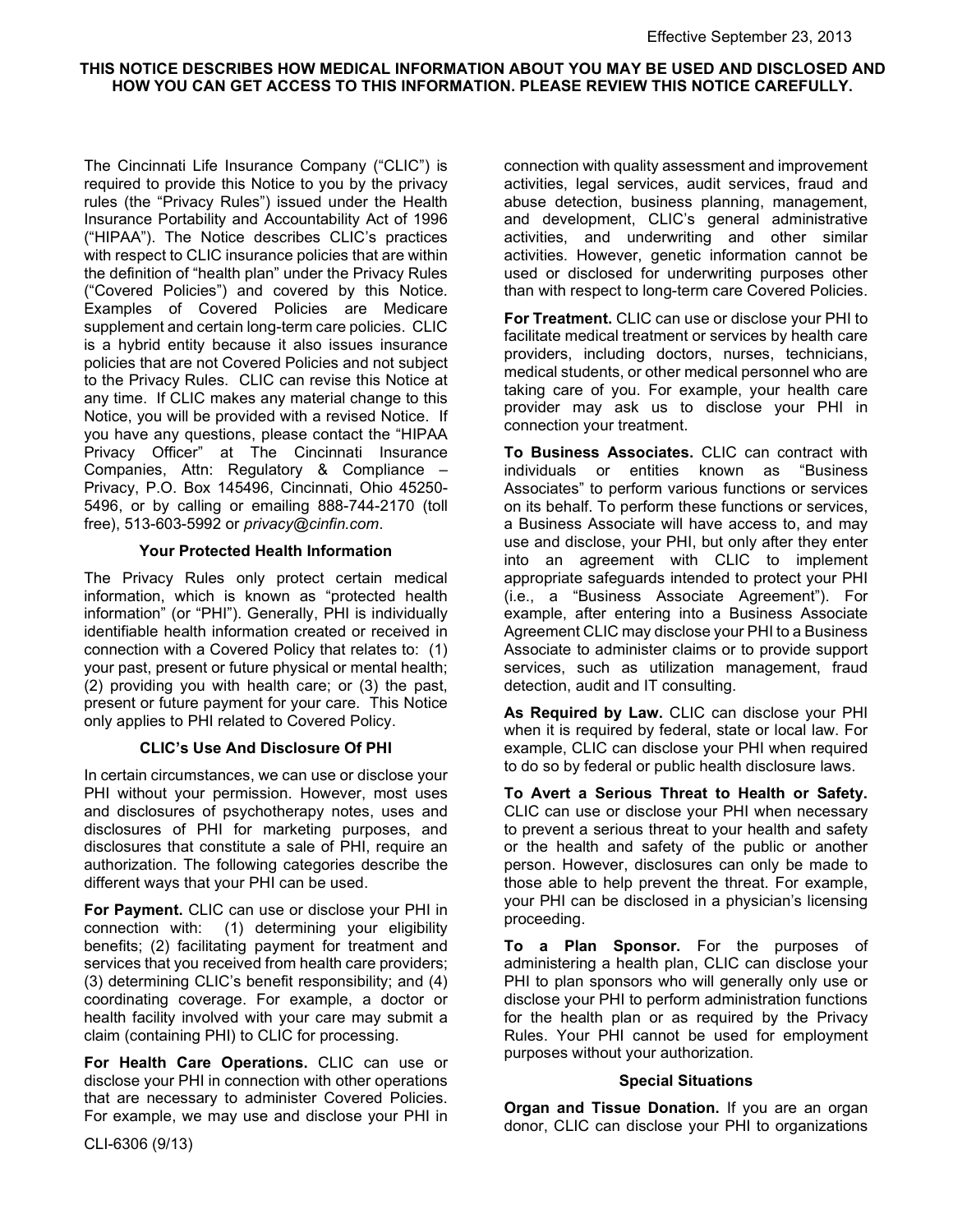that handle organ procurement or organ, eye or tissue transplantation, or to an organ donation bank, as necessary to facilitate organ or tissue donation and transplantation.

Military and Veterans. If you are a member of the U.S., armed forces or a foreign military, CLIC may disclose your PHI as required by military authorities.

Workers' Compensation. CLIC can disclose your PHI in connection with workers' compensation or similar programs that provide benefits for workrelated injuries or illness.

Public Health Risks. CLIC can disclose your PHI for public health activities, such as those which involve: (1) preventing or controlling disease, injury or disability; (2) reporting births and deaths; (3) reporting child abuse or neglect; (4) reporting reactions to medications or problems with products; (5) notifying people of recalls of products; (6) notifying people who may have been exposed to a disease or may be at risk for contracting or spreading a disease; and (7) notifying the appropriate government authority if it is believed you have been the victim of abuse, neglect or domestic violence, and if you agree to the disclosure or it is required or authorized by law.

Health Oversight Activities. CLIC can disclose your PHI to a health oversight agency for activities, authorized by law, that are necessary for the government to monitor the health care system, government programs, and compliance with civil rights laws. These activities include audits, investigations, inspections, and licensure.

Lawsuits and Disputes. If you are involved in a lawsuit or a dispute, CLIC can disclose your PHI in response to a court or administrative order, subpoena, discovery request, or other lawful process by someone else involved in the dispute. However, efforts must have been made to tell you about the request or to obtain an order protecting the information requested.

Law Enforcement. CLIC can disclose your PHI if requested by a law enforcement official: (1) in response to a court order, subpoena, warrant, summons or similar process; (2) to identify or locate a suspect, fugitive, material witness, or missing person; (3) about the victim of a crime if, under certain limited circumstances, CLIC are unable to obtain the victim's authorization; (4) about a death that is believed to be the result of criminal conduct; or (5) about criminal conduct.

CLI-6306 (9/13) Coroners, Medical Examiners and Funeral Directors. CLIC can disclose your PHI to a coroner or medical examiner. This may be necessary, for example, to identify a deceased person or determine the cause of death. CLIC can also disclose your PHI to a funeral director if necessary to carry out his or her duties.

National Security and Intelligence Activities. CLIC can disclose your PHI to authorized federal officials for intelligence, counterintelligence, and other national security activities authorized by law.

Inmates. If you are an inmate of a correctional institution or under the custody of a law enforcement official, CLIC can disclose your PHI to the correctional institution or law enforcement official if necessary for the institution: (1) to provide you with health care; (2) to protect your health and safety or the health and safety of others; or (3) for the safety and security of the correctional institution.

Research. CLIC can disclose your PHI to researchers when: (1) the individual identifiers have been removed; or (2) when an institutional review board or privacy board has reviewed the research proposal and established protocols to ensure the privacy of the requested information, and approves the research.

## Other Disclosures

Legal Representatives. CLIC will generally disclose your PHI to individuals authorized by you, or to your legal representative if you provide CLIC with written notice/authorization and supporting documents (e.g., power of attorney). However, CLIC is not required to disclose your PHI to your legal representative if CLIC reasonably believes that: (1) you have been, or may be, subjected to domestic violence, abuse or neglect by this person, or treating this person as your legal representative could endanger you; and (2) in CLIC's professional judgment, it is not in your best interest to treat this person as your legal representative.

Spouses/Family Members. CLIC will generally send all mail to the employee covered under the Covered Policy, including mail relating to his or her family members covered under the policy. If someone covered under the policy requested restrictions or confidential Communications (described later in this Notice), and if the HIPAA Privacy Officer agreed to the request, CLIC will send mail as provided by the request.

Authorizations. Uses or disclosures of your PHI that are not described in this Notice will only be made with your written authorization. You can revoke a written authorization at any time if the revocation is in writing. Written revocations are only effective for future uses and disclosures and will not be effective for PHI that may have been used or disclosed (in reliance upon your written authorization) prior to receiving your revocation.